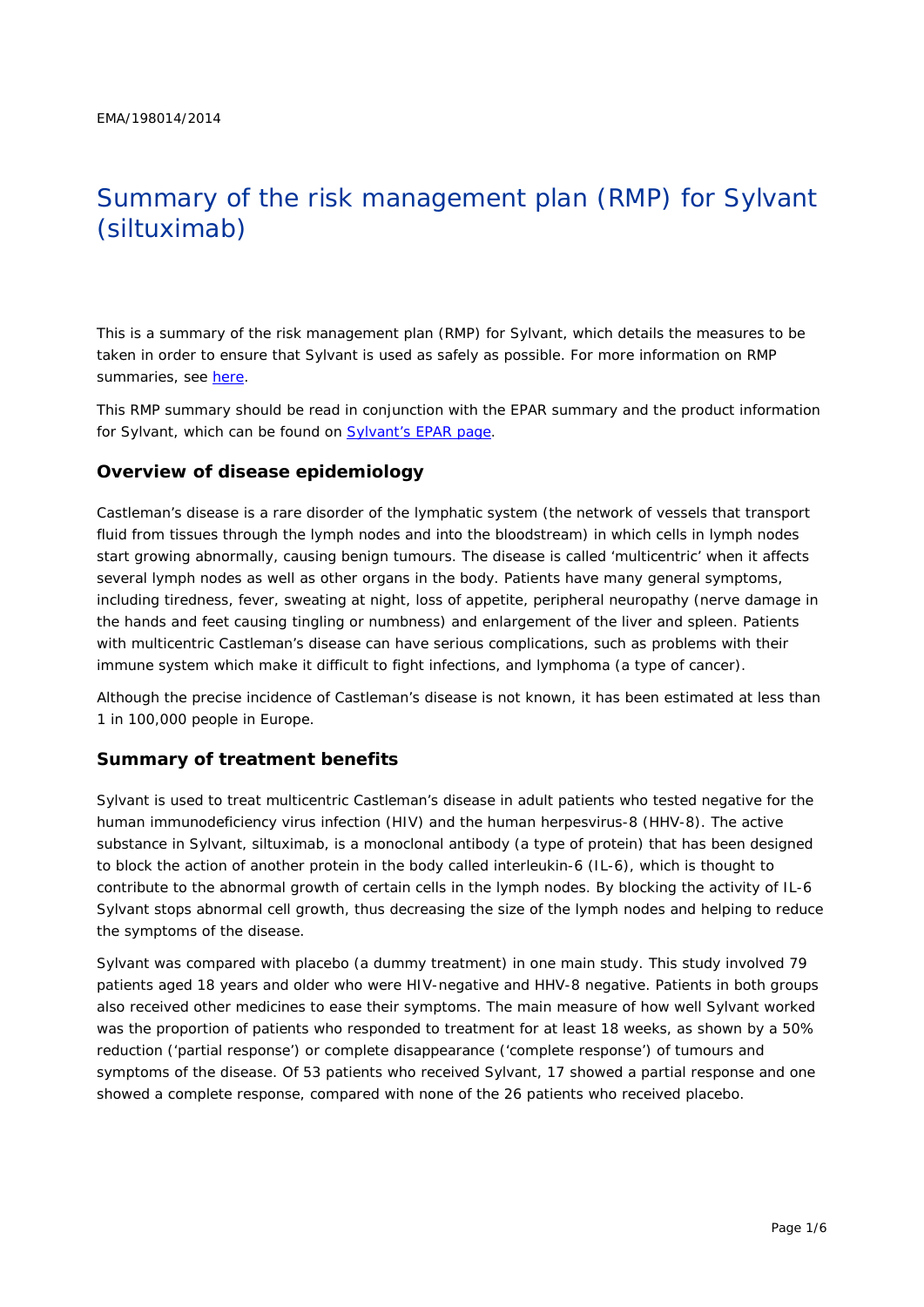# **Unknowns relating to treatment benefits**

There is no information in patients who have the localised form (in one lymph node, also called unicentric Castleman's disease) of the disease or in patients who are HIV-positive and/or HHV-8 positive. There is also no information about the use of Sylvant in children with multicentric Castleman's disease; however, the disease occurs very rarely in children.

Based on the results from the studies that were conducted to obtain marketing authorisation for Sylvant, there is no evidence to suggest that its effects would differ in different ethnic groups.

## **Summary of safety concerns**

#### *Important identified risks*

| <b>Risk</b>                                                                                                | What is known                                                                                                                                                                                                                                                                                                                                       | Preventability                                                                                                                                                                                                                                                                                                                   |  |
|------------------------------------------------------------------------------------------------------------|-----------------------------------------------------------------------------------------------------------------------------------------------------------------------------------------------------------------------------------------------------------------------------------------------------------------------------------------------------|----------------------------------------------------------------------------------------------------------------------------------------------------------------------------------------------------------------------------------------------------------------------------------------------------------------------------------|--|
| Decreased number of platelets<br>(thrombocytopenia)                                                        | Thrombocytopenia is a very<br>common side effect of treatment<br>with Sylvant.                                                                                                                                                                                                                                                                      | A medical examination and<br>blood test to count the number<br>of platelets should be performed                                                                                                                                                                                                                                  |  |
|                                                                                                            | Sylvant blocks IL-6 which may<br>lead to a decrease in platelets, a<br>type of blood cell involved in<br>blood clotting. Risk factors<br>include other medicines which<br>may have an effect on the bone<br>marrow where platelets are<br>produced, and problems with<br>the immune system that may<br>produce antibodies that affect<br>platelets. | before each dose of Sylvant.                                                                                                                                                                                                                                                                                                     |  |
| Decreased number of white<br>blood cells (neutropenia)                                                     | Neutropenia is a very common<br>side effect of Sylvant.<br>Sylvant blocks IL-6, which may<br>lead to a decrease in white<br>blood cells, which are involved<br>in fighting infections. Risk<br>factors include certain other<br>medicines and radiotherapy,<br>which may affect the bone<br>marrow where white blood cells<br>are produced.         | A medical examination and<br>blood test to count the number<br>of white cells should be<br>performed before each dose of<br>Sylvant.                                                                                                                                                                                             |  |
| Infusion reactions<br>[infusion-related reactions and<br>serious hypersensitivity<br>(allergic) reactions] | Monoclonal antibodies such as<br>Sylvant can cause infusion<br>reactions. Symptoms include<br>itching, redness of the skin,<br>chest pain, and nausea (feeling<br>sick).<br>Infusion-related reactions and<br>serious hypersensitivity<br>(allergic) reactions are a<br>common side effect during                                                   | If the patient experiences mild<br>to moderate infusion reactions,<br>administration of a medicine<br>such as an antihistamine or<br>lowering the rate of infusion<br>may be considered. If the<br>reaction is severe, treatment<br>should be discontinued.<br>Treatment for severe infusion<br>reactions should be available at |  |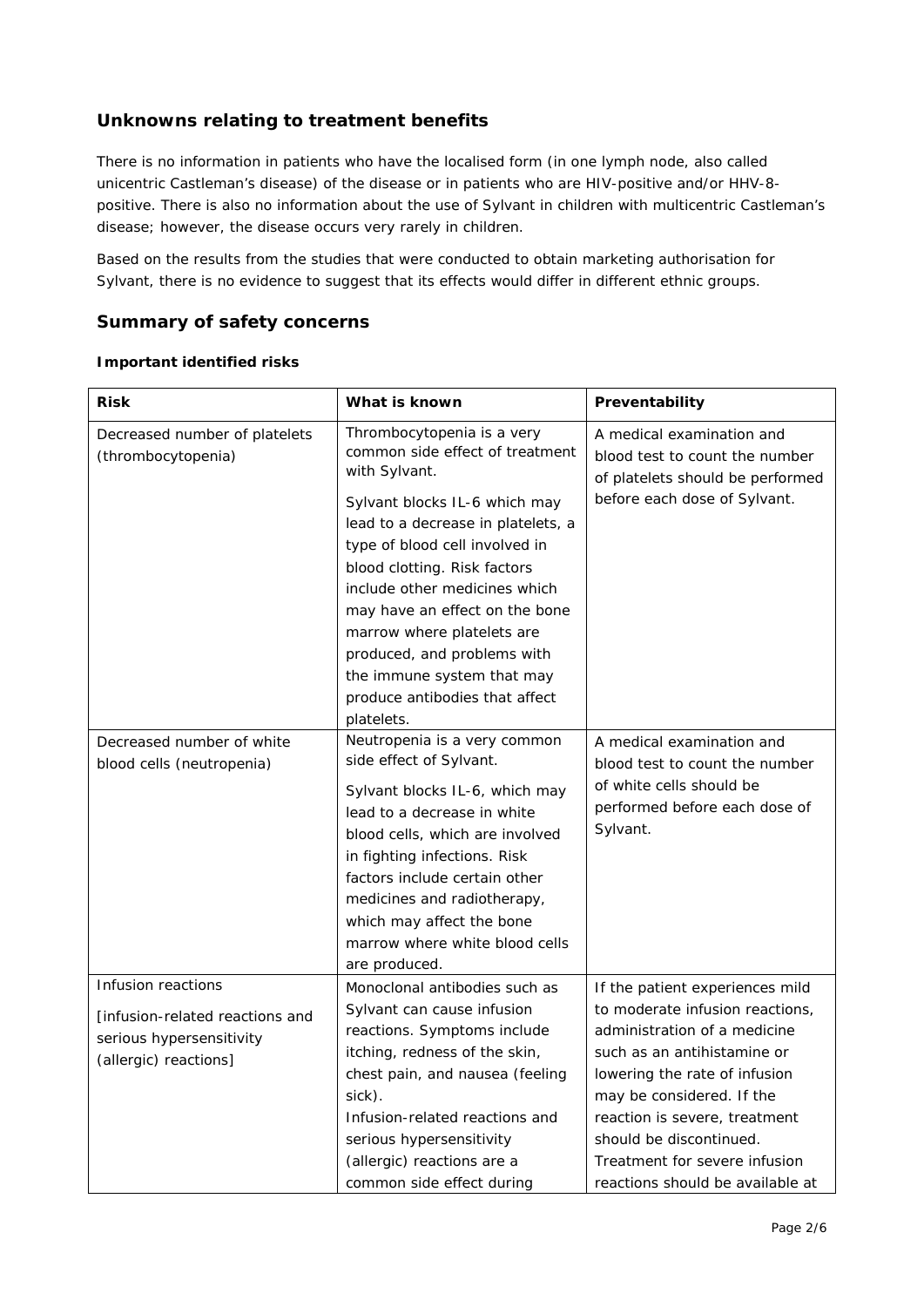| <b>Risk</b>                                                                                              | What is known                                                                                                                                                            | Preventability                                                                                             |  |
|----------------------------------------------------------------------------------------------------------|--------------------------------------------------------------------------------------------------------------------------------------------------------------------------|------------------------------------------------------------------------------------------------------------|--|
|                                                                                                          | treatment with Sylvant.                                                                                                                                                  | the institution where treatment<br>with Sylvant is received.                                               |  |
| High level of fats in blood<br>[hyperlipidaemia<br>(hypertriglyceridaemia and<br>hypercholesterolaemia)] | Increased blood levels of fats<br>called 'triglycerides' is a very<br>common side effect with<br>Sylvant; increased cholesterol<br>levels is an uncommon side<br>effect. | Blood levels of fats should be<br>monitored, and life-style<br>modifications should be made if<br>needed.  |  |
| High blood pressure<br>(hypertension)                                                                    | High blood pressure is a very<br>common side effect with<br>Sylvant.                                                                                                     | Blood pressure should be<br>monitored, and life-style<br>modifications should be made if<br>needed.        |  |
| Reduced kidney function (renal<br>impairment)                                                            | Impaired kidney function is a<br>very common side effect with<br>Sylvant.                                                                                                | Blood and urine tests should be<br>performed, and life-style<br>modifications should be made if<br>needed. |  |

#### *Important potential risks*

| <b>Risk</b>                                      | What is known                                       |
|--------------------------------------------------|-----------------------------------------------------|
| Liver damage                                     | Increases in hepatic transaminases (liver           |
|                                                  | enzymes) and bilirubin levels in the blood may      |
|                                                  | occur in patients with Castleman's disease,         |
|                                                  | including those treated with Sylvant. This may      |
|                                                  | mean that the liver has been damaged.               |
| Serious infections                               | Serious infections may develop in patients with     |
|                                                  | Castleman's disease, including those treated with   |
|                                                  | Sylvant. Sylvant blocks the protein IL-6; since IL- |
|                                                  | 6 is also involved in fighting infections, blocking |
|                                                  | its effects may lead to infections and hide the     |
|                                                  | signs of infection such as fever.                   |
| High levels of haemoglobin (the protein in red   | Sylvant blocks the protein IL-6, which may lead to  |
| blood cells that carries oxygen around the body) | an increase in haemoglobin above its normal         |
| and polycythaemia (increased number of red       | levels. This is an uncommon side effect with        |
| blood cells)                                     | Sylvant.                                            |
| Cancer                                           | Cancer (including lymphoma) may develop in          |
|                                                  | patients with Castleman's disease, including in     |
|                                                  | those treated with Sylvant. Blocking IL-6 may       |
|                                                  | have an effect on the immune system, which          |
|                                                  | could theoretically increase the risk of cancer.    |
| Heart (cardiac) problems                         | Heart problems may occur in patients with           |
|                                                  | Castleman's disease, including in those treated     |
|                                                  | with Sylvant. Risk factors include high blood       |
|                                                  | pressure, high levels of cholesterol in the blood,  |
|                                                  | diabetes, smoking, age, male gender, being          |
|                                                  | overweight, and a family history of cardiac         |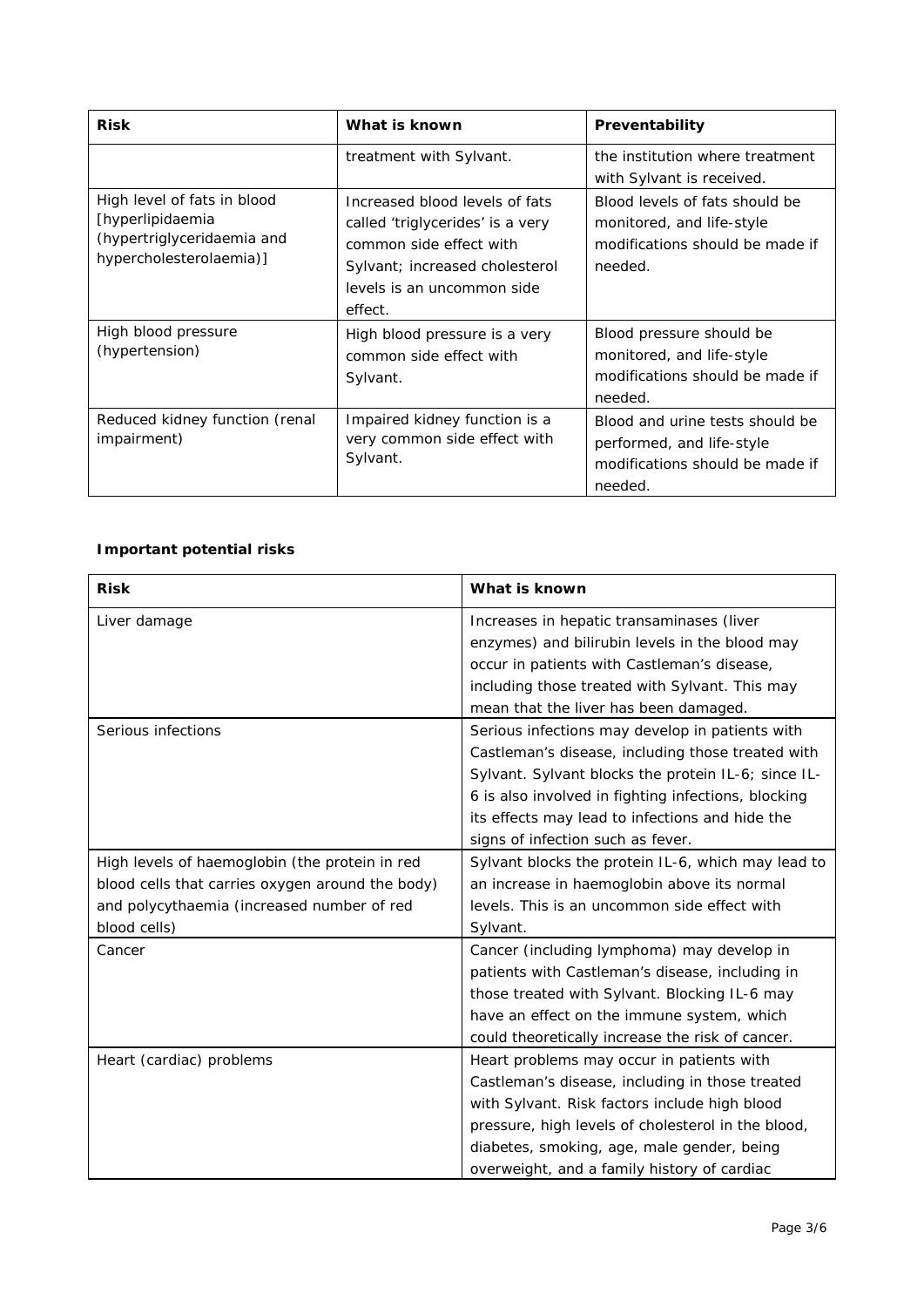| <b>Risk</b>                                       | What is known                                       |  |
|---------------------------------------------------|-----------------------------------------------------|--|
|                                                   | problems.                                           |  |
| Developing holes or tears in the stomach or bowel | Tears in the stomach or bowel may develop in        |  |
| (gastrointestinal perforation)                    | patients with Castleman's disease, including those  |  |
|                                                   | treated with Sylvant. Prevention includes a         |  |
|                                                   | medical examination to see if a patient is at risk, |  |
|                                                   | for example having another disease that may         |  |
|                                                   | increase the risk of this occurring.                |  |
| Production of antibodies against Sylvant          | The immune system may produce antibodies            |  |
| (immunogenicity)                                  | against Sylvant, which may cause a reaction         |  |
|                                                   | during or after administration, or cause lack of    |  |
|                                                   | effect of Sylvant. Prevention includes a medical    |  |
|                                                   | examination to see if a patient is at risk, for     |  |
|                                                   | example if the patient had a previous similar       |  |
|                                                   | reaction after being treated with a monoclonal      |  |
|                                                   | antibody.                                           |  |

# *Missing information*

| <b>Risk</b>                                     | What is known                                      |
|-------------------------------------------------|----------------------------------------------------|
| Use in pregnant or breastfeeding women          | Sylvant has not been studied in pregnant or        |
|                                                 | breastfeeding women. There is no information on    |
|                                                 | the use of Sylvant in these patients, therefore    |
|                                                 | Sylvant is not recommended in these patients.      |
| Use in patients who are $\geq 65$ years of age  | Sylvant has been studied in very few patients      |
|                                                 | over 65 years of age. There is limited information |
|                                                 | on the use of Sylvant in these patients.           |
| Use in children                                 | Sylvant has not been studied in children, as       |
|                                                 | Castleman's disease occurs rarely in children.     |
|                                                 | There is no information on the use of Sylvant in   |
|                                                 | these patients.                                    |
| Use in patients who are infected with the HIV   | Sylvant has not been studied in patients who are   |
| virus                                           | infected with HIV.                                 |
| Use in patients who are infected with human     | Sylvant has not been studied in patients who are   |
| herpesvirus-8 (HHV-8)                           | infected with HHV-8.                               |
| Use in patients who have received vaccines      | Sylvant has not been studied in patients who       |
|                                                 | received vaccines during treatment with Sylvant.   |
|                                                 | Therefore, there is no information on the use of   |
|                                                 | Sylvant in these patients.                         |
| Interaction between Sylvant and other medicines | In animal models, IL-6 is known to increase the    |
|                                                 | activity of liver enzymes belonging to the CYP450  |
|                                                 | family, which are involved in breaking down        |
|                                                 | medicines. In theory, binding of Sylvant to IL-6   |
|                                                 | could cause increased processing of medicines by   |
|                                                 | CYP450 enzymes, which could make them less         |
|                                                 | effective.                                         |
|                                                 |                                                    |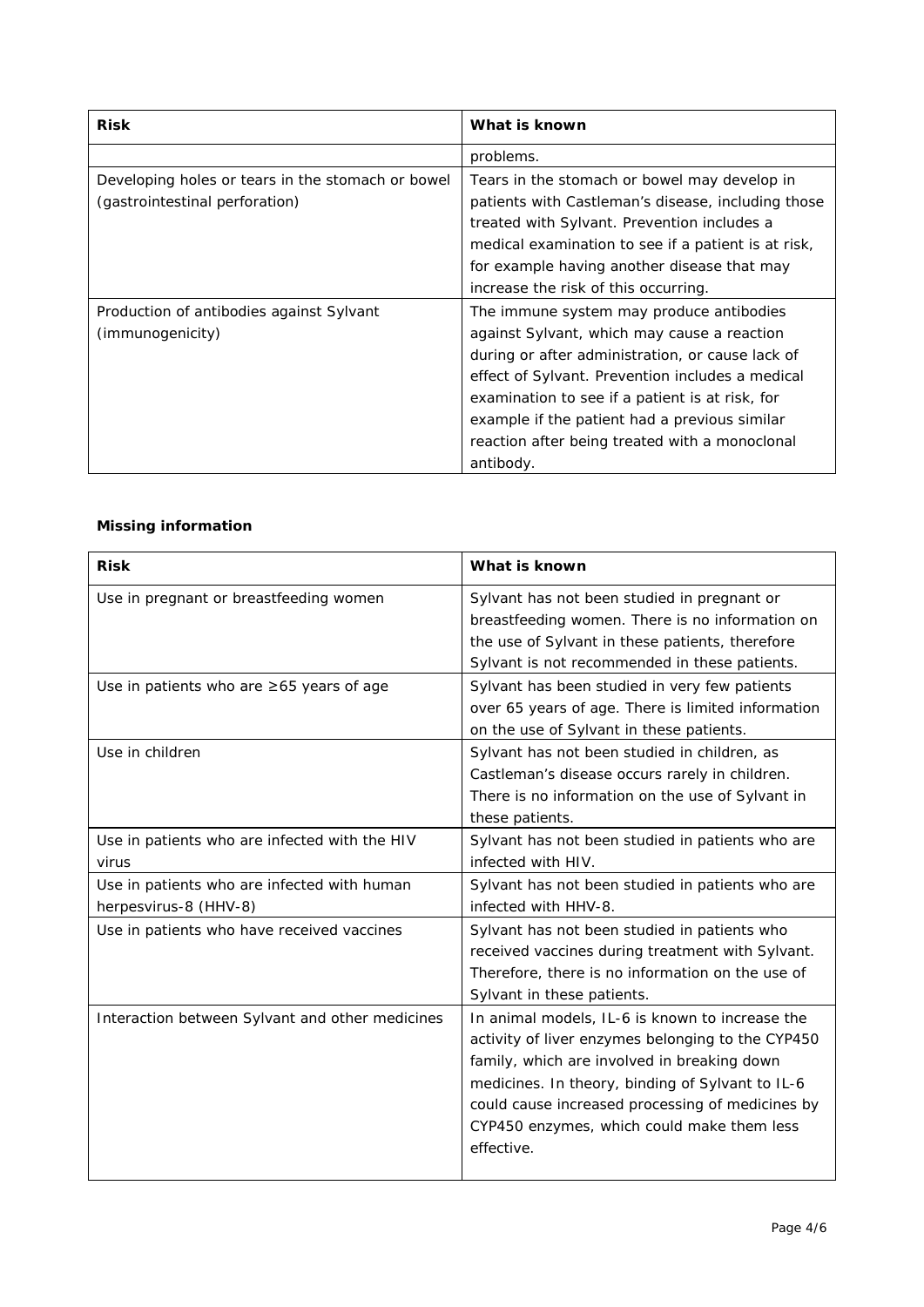| <b>Risk</b>                                 | What is known                                 |  |
|---------------------------------------------|-----------------------------------------------|--|
| Use in patients with reduced liver function | Sylvant has not been studied in patients with |  |
|                                             | reduced liver function. There is limited      |  |
|                                             | information on the use of Sylvant in these    |  |
|                                             | patients.                                     |  |

## **Summary of risk minimisation measures by safety concern**

All medicines have a summary of product characteristics (SmPC) which provides physicians, pharmacists and other healthcare professionals with details on how to use the medicine, and also describes the risks and recommendations for minimising them. Information for patients is available in lay language in the package leaflet. The measures listed in these documents are known as 'routine risk minimisation measures'.

The SmPC and the package leaflet are part of the medicine's product information. The product information for Sylvant can be found on [Sylvant's EPAR page.](http://www.ema.europa.eu/ema/index.jsp?curl=/pages/medicines/human/medicines/003708/human_med_001769.jsp)

This medicine has no additional risk minimisation measures.

#### **Planned post-authorisation development plan**

| Study/activity<br>(including study<br>number) | <b>Objectives</b>  | <b>Safety concerns</b><br>/efficacy issue<br>addressed | <b>Status</b> | <b>Planned date for</b><br>submission of<br>(interim and) final<br>results |
|-----------------------------------------------|--------------------|--------------------------------------------------------|---------------|----------------------------------------------------------------------------|
| Registry:                                     | The registry will  | Overall safety                                         | Planned       | Protocol:                                                                  |
| A multicentre                                 | collect            | profile                                                |               | 31/12/2014                                                                 |
| registry for patients                         | information on     |                                                        |               |                                                                            |
| with Castleman's                              | patients with      |                                                        |               | First tabulated                                                            |
| disease                                       | Castleman's        |                                                        |               | update:                                                                    |
|                                               | disease. The       |                                                        |               | 30/11/2015                                                                 |
|                                               | registry will also |                                                        |               |                                                                            |
|                                               | assess how         |                                                        |               |                                                                            |
|                                               | patients respond   |                                                        |               |                                                                            |
|                                               | to treatment,      |                                                        |               |                                                                            |
|                                               | how different      |                                                        |               |                                                                            |
|                                               | treatments are     |                                                        |               |                                                                            |
|                                               | chosen, how        |                                                        |               |                                                                            |
|                                               | safe those         |                                                        |               |                                                                            |
|                                               | treatments are.    |                                                        |               |                                                                            |
| Trials:                                       | To assess          | Extent of antibody                                     | Ongoing       | CNTO328MCD2002:                                                            |
| CNTO328MCD2002                                | whether patients   | production                                             |               | 4 <sup>th</sup> quarter 2017                                               |
| and                                           | develop            |                                                        |               | CNTO328SMM2001:                                                            |
| CNTO328SMM2001                                | antibodies         |                                                        |               | 4 <sup>th</sup> quarter 2016                                               |
|                                               | against Sylvant    |                                                        |               |                                                                            |
|                                               | (antibodies        |                                                        |               |                                                                            |
|                                               | might stop         |                                                        |               |                                                                            |
|                                               | Sylvant from       |                                                        |               |                                                                            |

*List of studies in post-authorisation development plan*